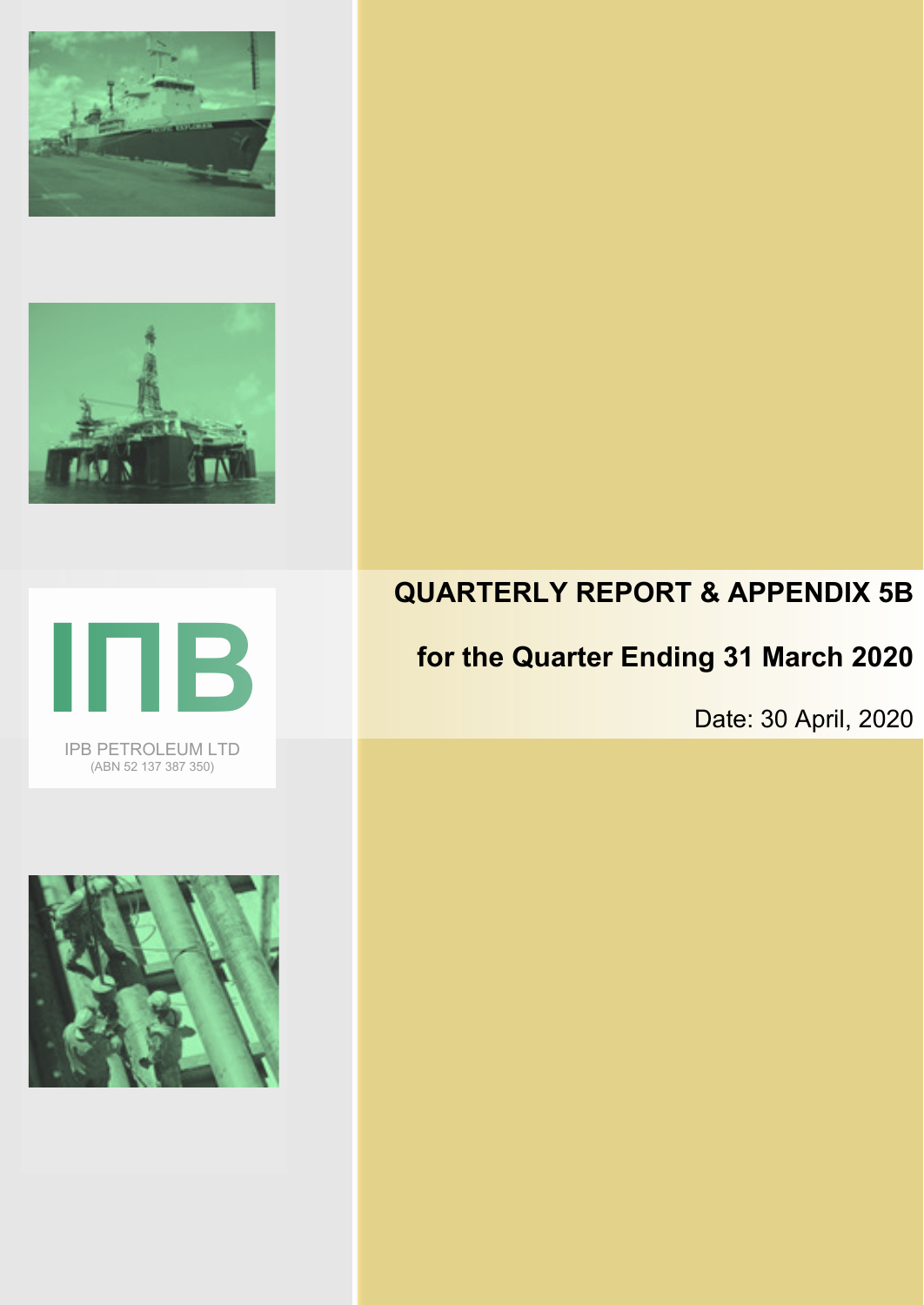

## **MARCH 2020 QUARTERLY ACTIVITIES REPORT**

## **SUMMARY OF KEY EVENTS FOR THE QUARTER**

- Discussions continued with potential farminees and debt funders
- The Company completed further economic analysis for various potential outcomes from the proposed Idris appraisal well and future success based phase 1 and 2 development scenarios
- The Company lodged its Half Year Financial Report on 13 March 2019

### **PERMIT WA-424-P (IPB 100%)**

### **Farmout and Proposed Drilling, Testing and related Activities**

During the quarter IPB continued to progress discussions and information exchanges with potential farmin partners, debt financiers, intermediaries and their representatives. As mentioned in the Company's Half Year Report, lodged 13 March, the Company received during the Quarter a non-binding termsheet for full funding of the Idris well with farm-in from one party.

As at the date of this report the Company remains in a dialogue with the relevant party, as well as with other interested parties and intermediaries, despite delays associated with COVID-19 and a low oil price environment.

It is important to note that despite receiving encouragement, at present there are no guarantees that the abovementioned discussions will conclude with a binding acceptable transaction.

#### **Engineering, Study and Costing work**

Further economic analysis and study work was completed in the March Quarter. Scenarios of a Phase 1 and Phase 2 development, based on success with the proposed Idris appraisal well, were also completed and provided to potential financiers and farminees. Success at the proposed Idris well supports economic profitability at relatively low oil prices on a most likely basis.

#### **Activities – Corporate and Financial**

As at the end of the quarter IPB Petroleum had a cash balance of approximately \$0.225 million with no debt. For further details refer to the attached Appendix 5B.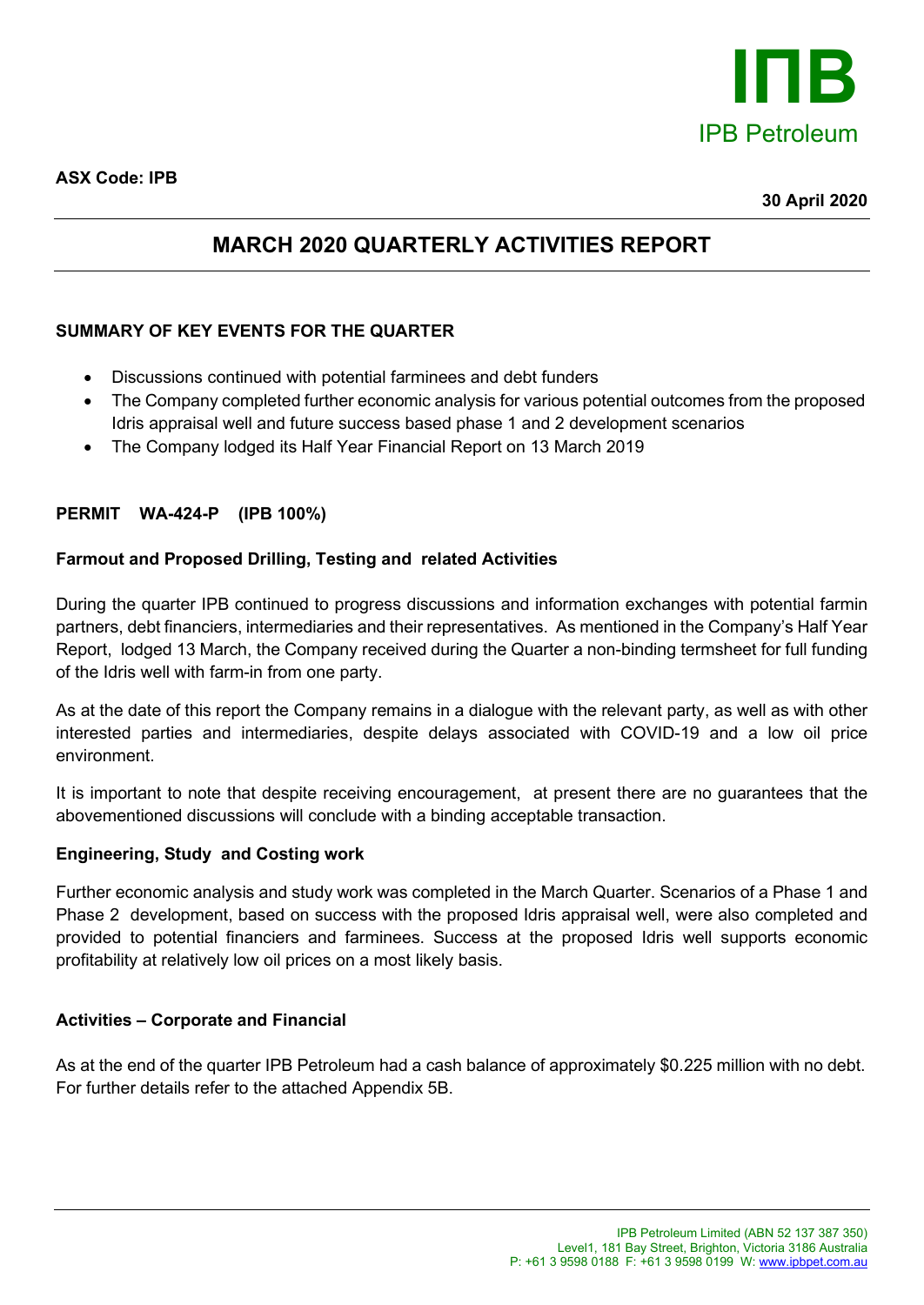

## **PERMIT HOLDINGS AND INTERESTS**

As at the end of the quarter, and also as at the date of this report, the Company held an interest in the Browse Basin exploration permit **WA-424-P** (IPB 100% and Operator)**.**



**Location Map : IPB Exploration Permit WA-424-P – Browse Basin**

For further information contact Brendan Brown, Managing Director +61 3 9598 0188 or [admin@ipbpet.com.au](mailto:admin@ipbpet.com.au)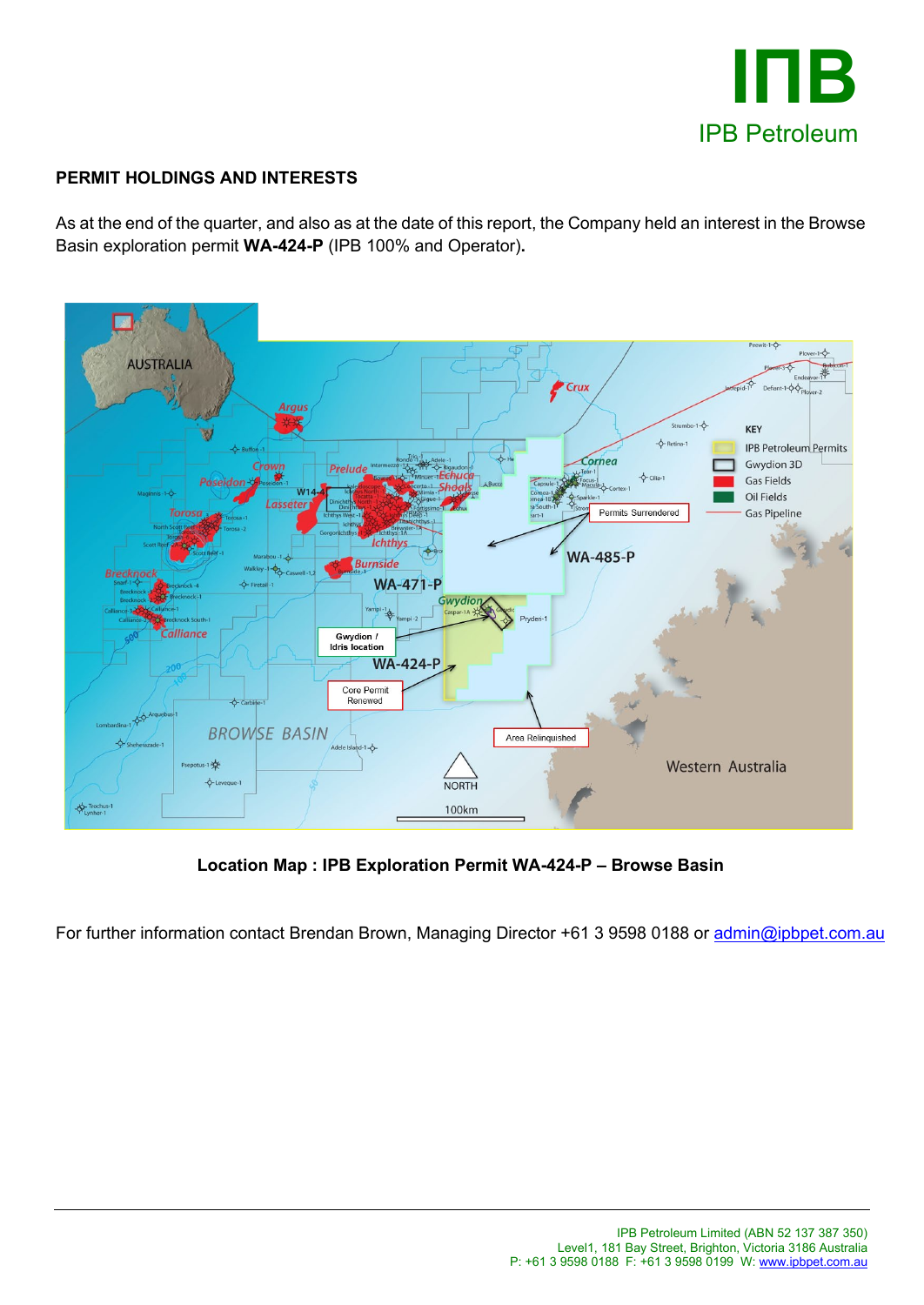*+Rule 5.5*

# **Appendix 5B**

# **Mining exploration entity and oil and gas exploration entity quarterly report**

Introduced 01/07/96 Origin Appendix 8 Amended 01/07/97, 01/07/98, 30/09/01, 01/06/10, 17/12/10, 01/05/13, 01/09/16

#### **Name of entity**

IPB Petroleum Limited

**ABN Quarter ended ("current quarter")**

52 137 387 350 31 March 2020

|     | <b>Consolidated statement of cash flows</b>       | <b>Current quarter</b><br>\$A'000 | Year to date<br>(9 months)<br>\$A'000 |
|-----|---------------------------------------------------|-----------------------------------|---------------------------------------|
| 1.  | Cash flows from operating activities              |                                   |                                       |
| 1.1 | Receipts from customers                           |                                   |                                       |
| 1.2 | Payments for                                      |                                   |                                       |
|     | exploration & evaluation<br>(a)                   | (83)                              | (294)                                 |
|     | development<br>(b)                                |                                   |                                       |
|     | production<br>(c)                                 |                                   |                                       |
|     | staff costs<br>(d)                                | (31)                              | (125)                                 |
|     | administration and corporate costs<br>(e)         | (107)                             | (346)                                 |
| 1.3 | Dividends received (see note 3)                   |                                   |                                       |
| 1.4 | Interest received                                 |                                   |                                       |
| 1.5 | Interest and other costs of finance paid          |                                   |                                       |
| 1.6 | Income taxes paid                                 |                                   |                                       |
| 1.7 | Research and development refunds                  |                                   |                                       |
| 1.8 | Other (provide details if material)               |                                   |                                       |
| 1.9 | Net cash from / (used in) operating<br>activities | (221)                             | (766)                                 |

|     | Cash flows from investing activities |  |
|-----|--------------------------------------|--|
| 2.1 | Payments to acquire:                 |  |
|     | (a) property, plant and equipment    |  |
|     | tenements (see item 10)<br>(b)       |  |
|     | investments<br>(C)                   |  |
|     | other non-current assets<br>(d)      |  |

+ See chapter 19 for defined terms

*1 September 2016* Page 1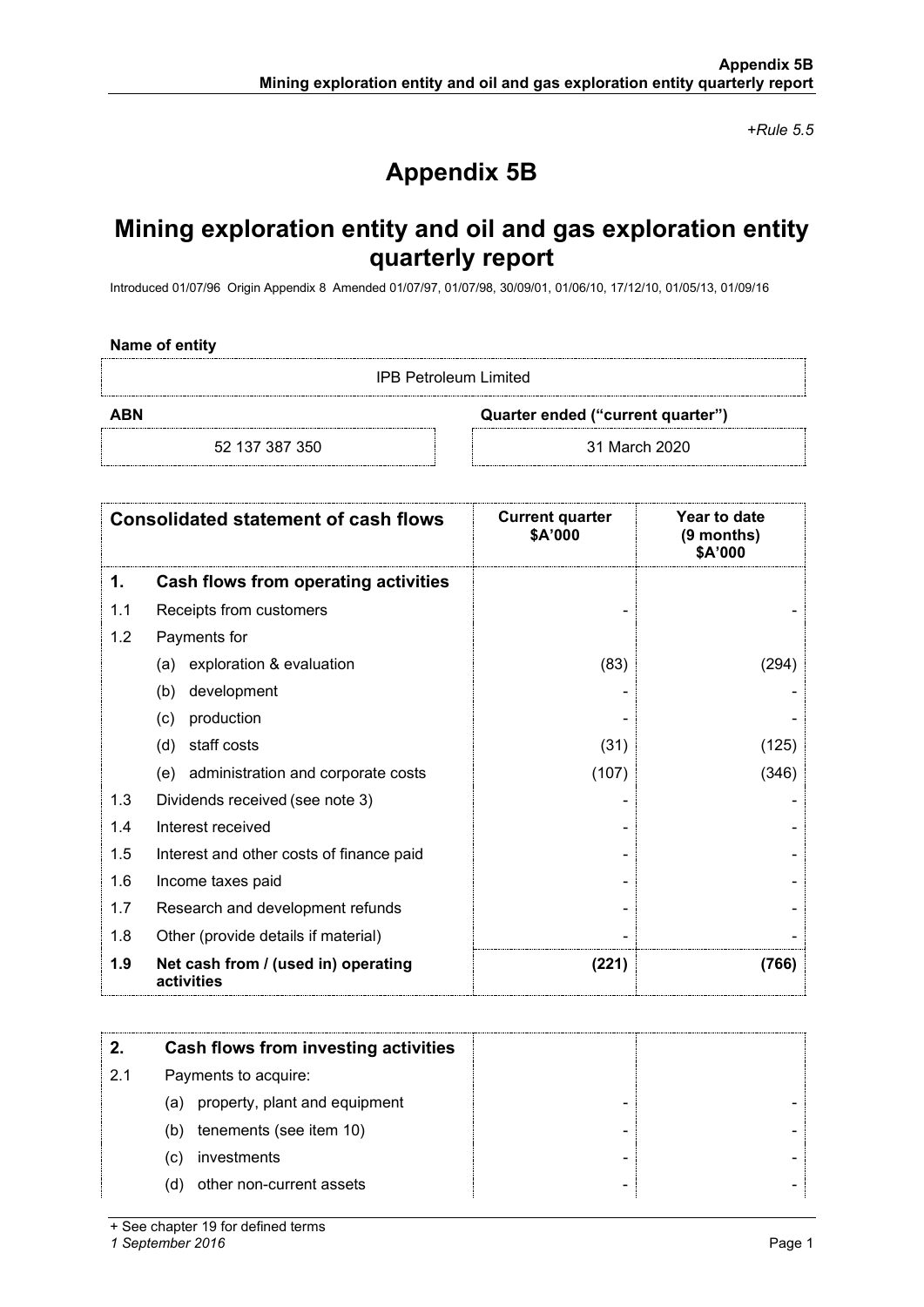#### **Appendix 5B Mining exploration entity and oil and gas exploration entity quarterly report**

|     | <b>Consolidated statement of cash flows</b>       | <b>Current quarter</b><br>\$A'000 | Year to date<br>$(9$ months)<br>\$A'000 |
|-----|---------------------------------------------------|-----------------------------------|-----------------------------------------|
| 2.2 | Proceeds from the disposal of:                    |                                   |                                         |
|     | property, plant and equipment<br>(a)              |                                   |                                         |
|     | tenements (see item 10)<br>(b)                    |                                   |                                         |
|     | investments<br>(c)                                |                                   |                                         |
|     | other non-current assets<br>(d)                   |                                   |                                         |
| 2.3 | Cash flows from loans to other entities           |                                   |                                         |
| 2.4 | Dividends received (see note 3)                   |                                   |                                         |
| 2.5 | Other (provide details if material)               |                                   |                                         |
| 2.6 | Net cash from / (used in) investing<br>activities |                                   |                                         |

| 3.   | Cash flows from financing activities                                           |  |
|------|--------------------------------------------------------------------------------|--|
| 3.1  | Proceeds from issues of shares                                                 |  |
| 3.2  | Proceeds from issue of convertible notes                                       |  |
| 3.3  | Proceeds from exercise of share options                                        |  |
| 3.4  | Transaction costs related to issues of<br>shares, convertible notes or options |  |
| 3.5  | Proceeds from borrowings                                                       |  |
| 3.6  | Repayment of borrowings                                                        |  |
| 3.7  | Transaction costs related to loans and<br>borrowings                           |  |
| 3.8  | Dividends paid                                                                 |  |
| 3.9  | Other (provide details if material)                                            |  |
| 3.10 | Net cash from / (used in) financing<br>activities                              |  |

| 4.  | Net increase / (decrease) in cash and<br>cash equivalents for the period |       |      |
|-----|--------------------------------------------------------------------------|-------|------|
| 4.1 | Cash and cash equivalents at beginning of<br>period                      | 445   | 991  |
| 4.2 | Net cash from / (used in) operating<br>activities (item 1.9 above)       | (221) | 7661 |
| 4.3 | Net cash from / (used in) investing activities<br>(item 2.6 above)       |       |      |
| 4.4 | Net cash from / (used in) financing activities<br>item 3.10 above)       |       |      |
| 4.5 | Effect of movement in exchange rates on<br>cash held                     |       |      |
| 4.6 | Cash and cash equivalents at end of<br>period                            | 225   | 225  |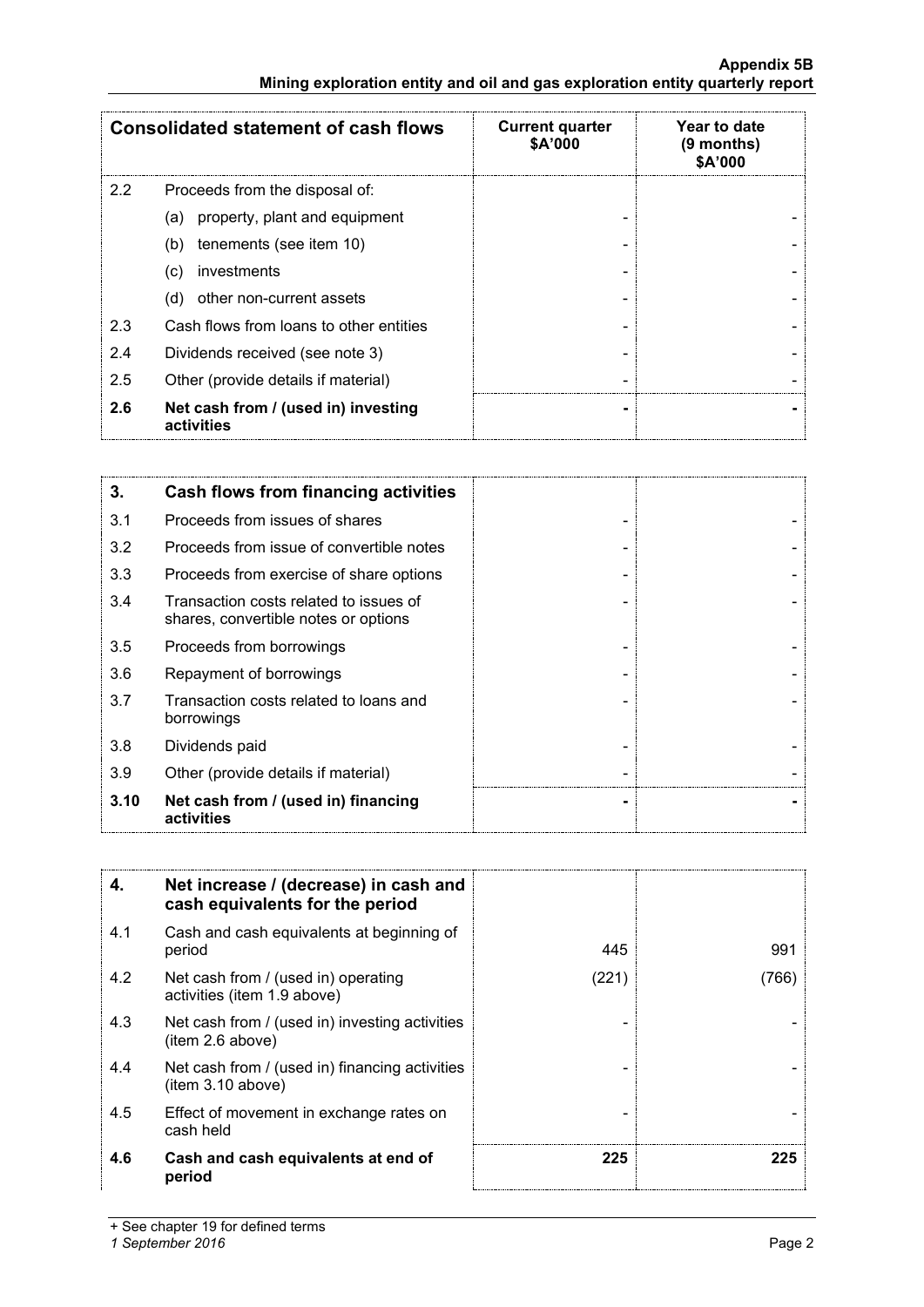| Consolidated statement of cash flows | <b>Current quarter</b><br>\$A'000 | Year to date<br>$(9$ months)<br>\$A'000 |
|--------------------------------------|-----------------------------------|-----------------------------------------|
|                                      |                                   |                                         |

| 5.  | Reconciliation of cash and cash<br>equivalents<br>at the end of the quarter (as shown in the<br>consolidated statement of cash flows) to the<br>related items in the accounts | <b>Current quarter</b><br>\$A'000 | <b>Previous quarter</b><br>\$A'000 |
|-----|-------------------------------------------------------------------------------------------------------------------------------------------------------------------------------|-----------------------------------|------------------------------------|
| 5.1 | <b>Bank balances</b>                                                                                                                                                          | 225                               | L45.                               |
| 5.2 | Call deposits                                                                                                                                                                 |                                   |                                    |
| 5.3 | <b>Bank overdrafts</b>                                                                                                                                                        |                                   |                                    |
| 5.4 | Other (provide details)                                                                                                                                                       |                                   |                                    |
| 5.5 | Cash and cash equivalents at end of<br>quarter (should equal item 4.6 above)                                                                                                  | 225                               |                                    |

| 6. | Payments to directors of the entity and their associates | <b>Current quarter</b> |
|----|----------------------------------------------------------|------------------------|
|    |                                                          |                        |

| 6.  | Payments to directors of the entity and their associates                            | <b>Current quarter</b><br>\$A'000 |
|-----|-------------------------------------------------------------------------------------|-----------------------------------|
| 6.1 | Aggregate amount of payments to these parties included in item 1.2                  | (31)                              |
| 6.2 | Aggregate amount of cash flow from loans to these parties included<br>in item $2.3$ |                                   |

- 6.2 Aggregate amount of cash flow from loans to these parties included in item 2.3
- 6.3 Include below any explanation necessary to understand the transactions included in items 6.1 and 6.2

Executive and Non-Executive Fees Paid.

#### **7. Payments to related entities of the entity and their associates**

- 7.1 Aggregate amount of payments to these parties included in item 1.2
- 7.2 Aggregate amount of cash flow from loans to these parties included in item 2.3
- 7.3 Include below any explanation necessary to understand the transactions included in items 7.1 and 7.2

| <b>Current quarter</b><br>\$A'000 |  |
|-----------------------------------|--|
|                                   |  |
|                                   |  |
|                                   |  |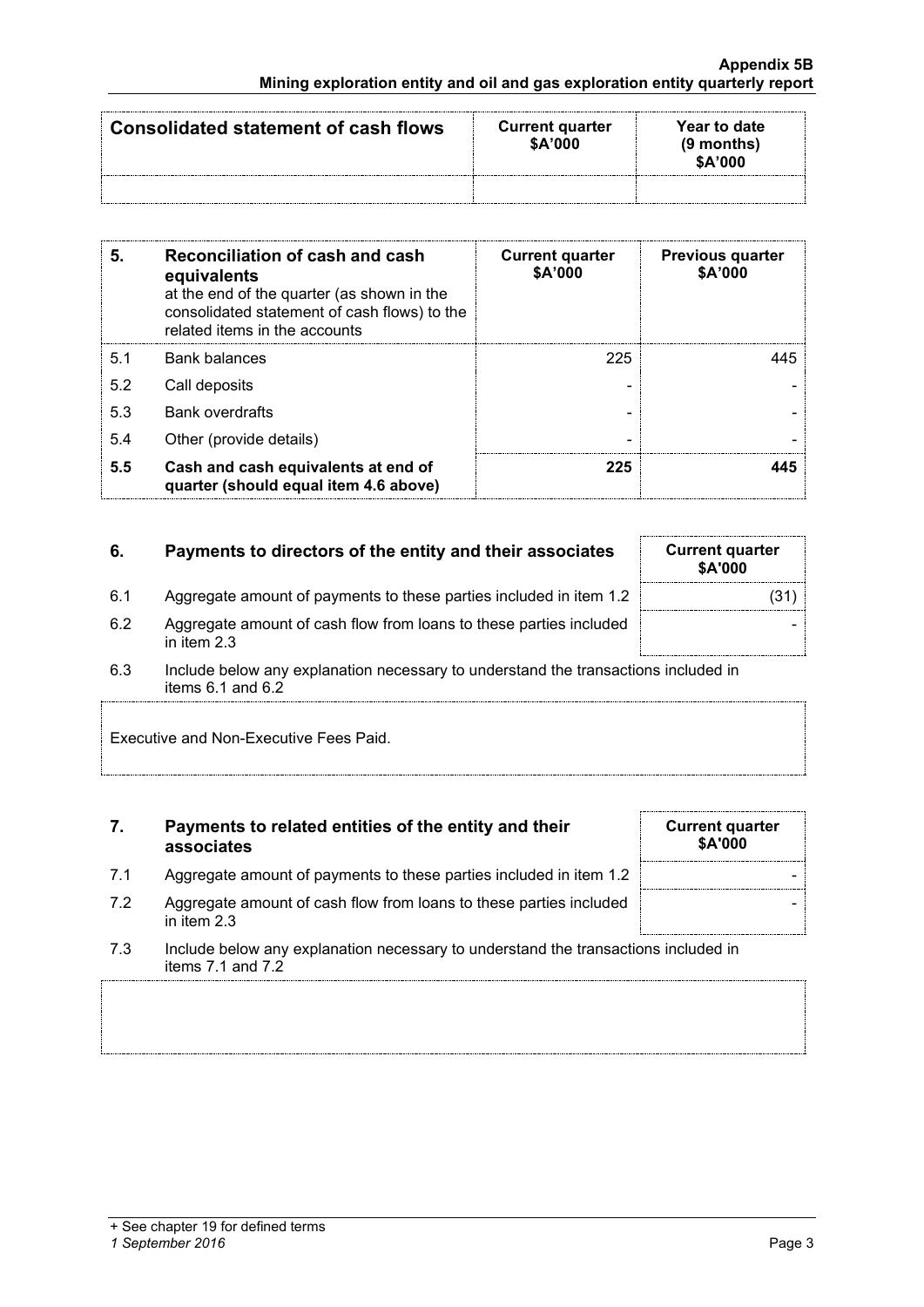| 8.   | <b>Financing facilities available</b><br>Add notes as necessary for an<br>understanding of the position | <b>Total facility amount</b><br>at quarter end<br>\$A'000 | Amount drawn at<br>quarter end<br>\$A'000 |
|------|---------------------------------------------------------------------------------------------------------|-----------------------------------------------------------|-------------------------------------------|
| -8.1 | Loan facilities                                                                                         |                                                           |                                           |
| 8.2  | Credit standby arrangements                                                                             |                                                           |                                           |

- 8.3 Other (please specify) and the set of the set of the set of the set of the set of the set of the set of the set of the set of the set of the set of the set of the set of the set of the set of the set of the set of the
- 8.4 Include below a description of each facility above, including the lender, interest rate and whether it is secured or unsecured. If any additional facilities have been entered into or are proposed to be entered into after quarter end, include details of those facilities as well.

| 9   | <b>Estimated cash outflows for next quarter</b> | \$A'000 |
|-----|-------------------------------------------------|---------|
| 9.1 | Exploration and evaluation                      | 15      |
| 9.2 | Development                                     |         |
| 9.3 | Production                                      |         |
| 9.4 | Staff costs                                     | 15      |
| 9.5 | Administration and corporate costs              |         |
| 9.6 | Other (provide details if material)             |         |
| 9.7 | Total estimated cash outflows                   |         |

| 10.  | <b>Changes in</b><br>tenements<br>(items $2.1(b)$ and<br>$2.2(b)$ above)                          | <b>Tenement</b><br>reference<br>and<br><b>location</b> | <b>Nature of interest</b> | Interest at<br>beginning<br>of quarter | <b>Interest</b><br>at end of<br>quarter |
|------|---------------------------------------------------------------------------------------------------|--------------------------------------------------------|---------------------------|----------------------------------------|-----------------------------------------|
| 10.1 | Interests in mining<br>tenements and<br>petroleum tenements<br>lapsed, relinquished<br>or reduced |                                                        |                           |                                        |                                         |
| 10.2 | Interests in mining<br>tenements and<br>petroleum tenements<br>acquired or increased              |                                                        |                           |                                        |                                         |